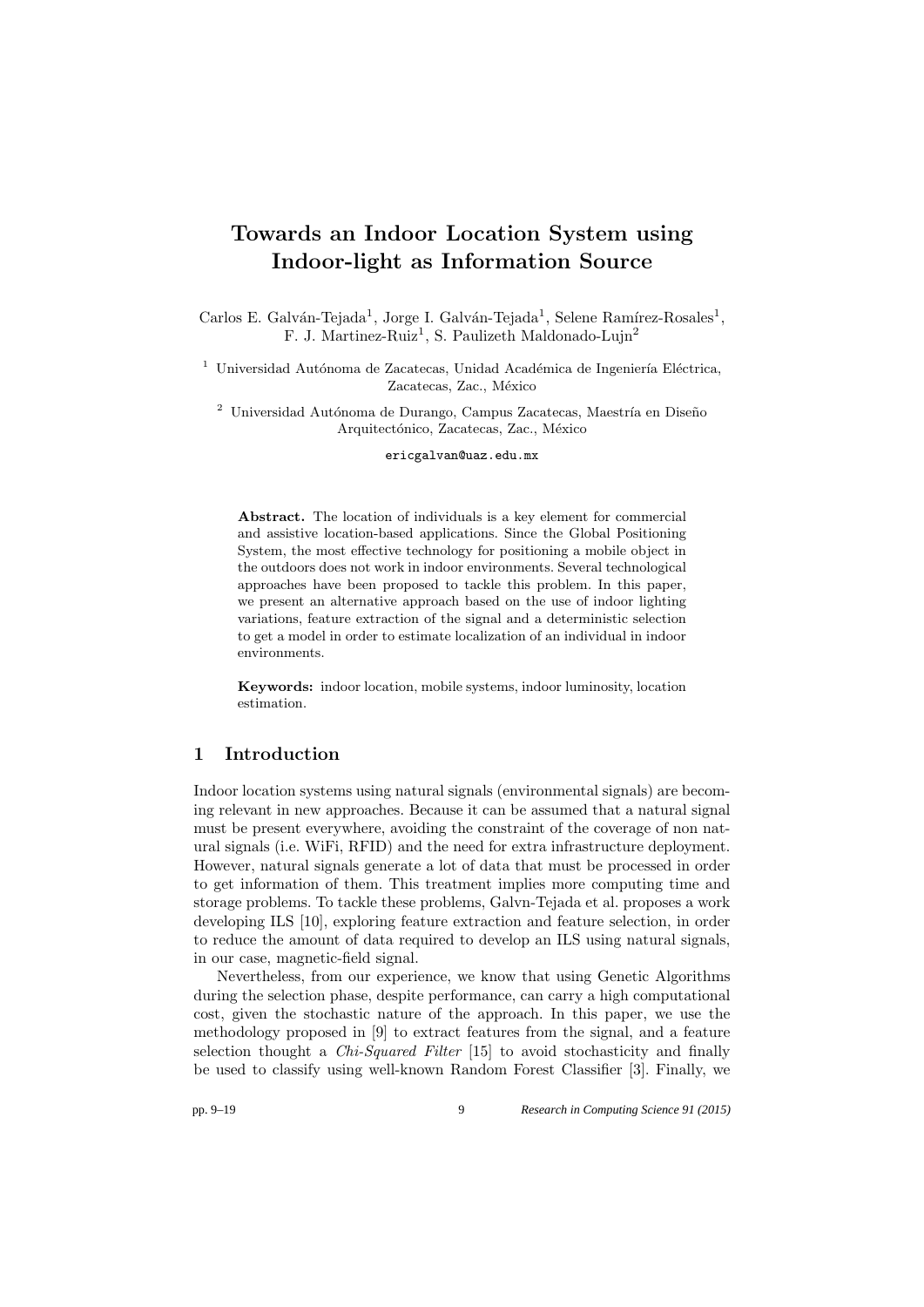*Carlos E. Galván-Tejada, Jorge I. Galván-Tejada, Selene Ramírez-Rosales, F. J. Martinez-Ruiz, et al.*

propose using luminosity. Since this signal in controlled environments is more robust than other natural signals in terms of changes.

This paper is organized as follows. In section 2, we present a briefly review of Indoor Location Systems development approaches (ILS). The methodology to develop an ILS is explained in section 3. In section 4 we described our proposal. The results of experiments are presented in section 5, and finally, our conclusions and future work are presented in section 6.

# 2 Related work

Given the importance of the location context variable to develop ILS, several technological approaches have been proposed to develop ILS using different approaches. For instance, the use of technology that must be deployed as RFID, Wi-Fi, Bluetooth, Ultra Wide-band (UWB), Ultrasonic Sensors, among others [16,4]. Depending on the technique and the technology, these approaches allows us to estimate user location. Nevertheless, the use of signals that must be generated, as Wi-Fi or Bluetooth, present one main disadvantage. They require a dedicated infrastructure (e.g. access points, array of sensors or cameras) that must be deployed to develop an ILS.On the other hand, if infrastructure is already deployed. We have to consider other issues (limited Coverage, scalability, etc).

Therefore, new technological approaches have been proposed to tackle these issues. Approaches using the signals that are already available in the indoor environment [20,2,14,19,6]. For instance, the use of barometers to detect location is one of the options that emerges to know a "high-precision indoors location system". Barometers can be used it on smart phones in different kinds of buildings like hospitals, airports, etc. However, has several disadvantages. These ILS are very sensitive to "floor selection". they are just focused on plane location. The challenge is knowing, exactly in what floor of the building users are located. Besides that, we cannot know accurately location in the horizontal axe . To tackle this disadvantage, Xia et al [22] proposes the use of multi-reference barometer floor positioning (MBFP) as the answers under some conditions, also using a mobile device. This method proposes "comparing the altitude with the height of the floors in a building" to estimate in which floor is the user. Also, this method "is robust and less sensitive to factors such as temperature and humidity". The method MBFP is instable, the results that it have in the experimental face are different, it uses different sensors in the same altitude and environment. MBFP provides facilities in the new lifestyle using a sensor in the mobile device, but it needs a combination with another method to get better results.

Other available environmental signal is the light, which can be generated artificially with bulbs or naturally by the sun. It can be sensed in lumens using a sensor, which nowadays is included in almost all the smartphones in the market. For instance, Rahman et al [17] propose a Visible Light Communication (VCL) system using lighting LEDs and image sensors, several LEDs transmit the 3D coordinate information and it is demodulated by the image sensors. The 3D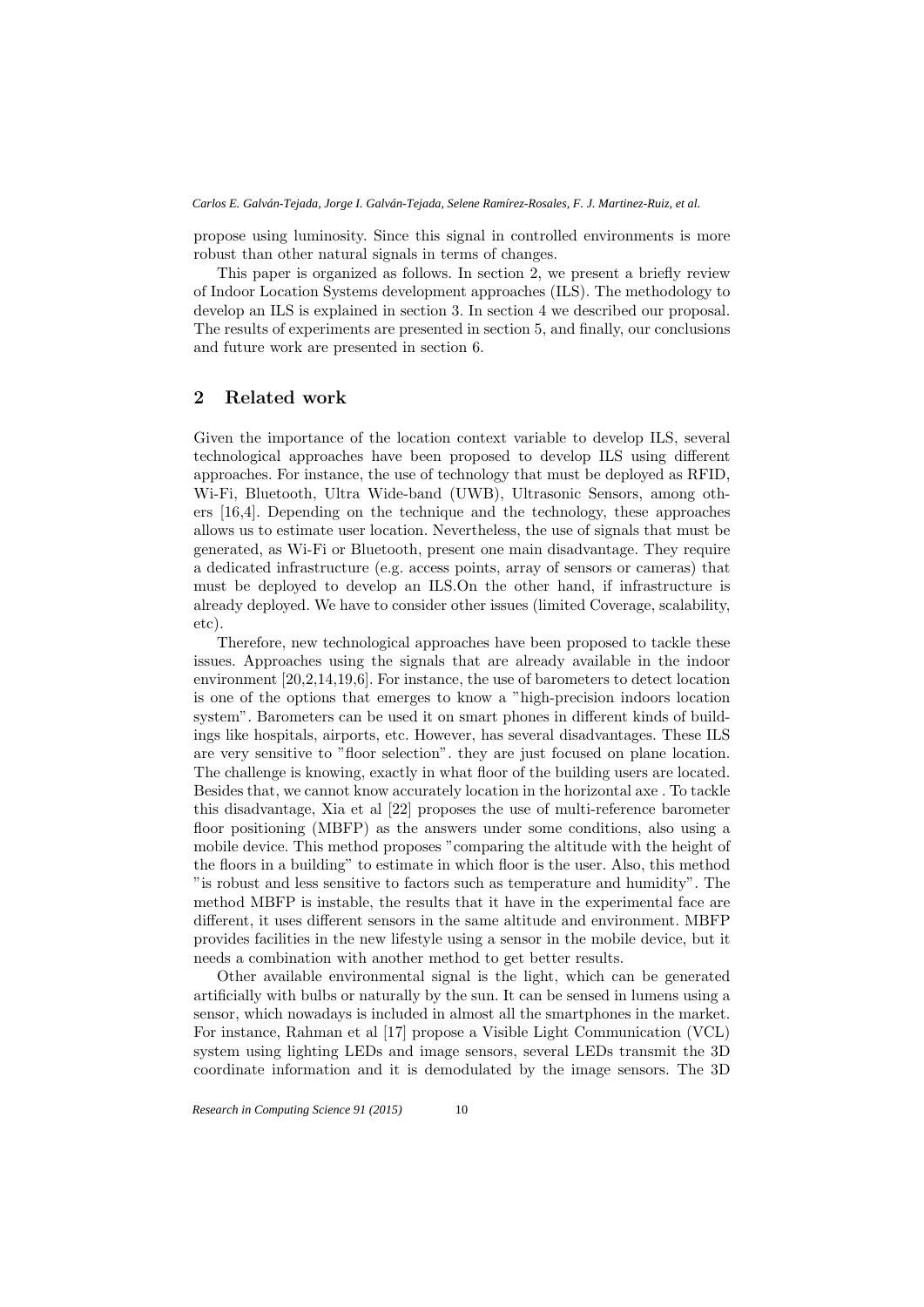array of LED helps to send location by two image sensors though two optical sensors. Also the positioning on the VCL has a limited area of response. This limitation introduces a positioning error with a few centimeters of difference.

These works use irregularities of available natural signals to estimate the location. However, huge amount of data must be analyzed to estimate the location, and it must be combined with other techniques to improve the accuracy. Galvn-Tejada et al [10] we propose a methodology to reduce the amount of data and use a single signal to develop an ILS using an natural signal (i.e. geomagnetic-field signal), but from our experience we know that feature selection, carried on through a Genetic Algorithm (GA) is computationally expensive.

The present work enhances Galvn-Tejada et al methodology through a deterministic method in the feature selection step, which is used to reduce the amount of information required. Finally, GAs are avoided since they are the most time consuming process of the methodology.

#### 3 Methodology

In this section, we present the new version of the methodology presented in Galván-Tejada et al. [9] and [10]. This methodology is modified in order to use light as information source. Beside that GAs are not used. This methodology consists of three steps described below.

#### 3.1 First step: data collection

In data collection step, lumen data of an indoor environment is collected. To record this data, user must walk around the indoor environment carrying on a device running our mobile application, which is able to record lumen data through a lumen sensor. This walk must be done in an average walk speed during 10 seconds. The recording device must be positioned with the sensor up side, regardless any other position in the spatial axes as is shown in Figure 1. The data lectures are done at a 100 lectures per second frequency. We call *signatures* this basic set of data that represent a room.

The lumen/light sensor returns a float value indicating lumens in the environment at the moment when the lecture is done.

#### 3.2 Second step: signature collection

The minimal number of lumen signatures is calculated using the equation 1 presented by Eberhardt  $[8]$ , where x is the minimal number of needed signatures and Nis the number of independent features that will compose the final lumen fingerprints.

$$
x = log_2(N) + 1 \tag{1}
$$

To avoid the spatial scaling an Z norm normalization is applied to each light lecture signature using the equation 2,  $z_{i,d}$  where  $z_{i,d}$  is the normalized reading,

11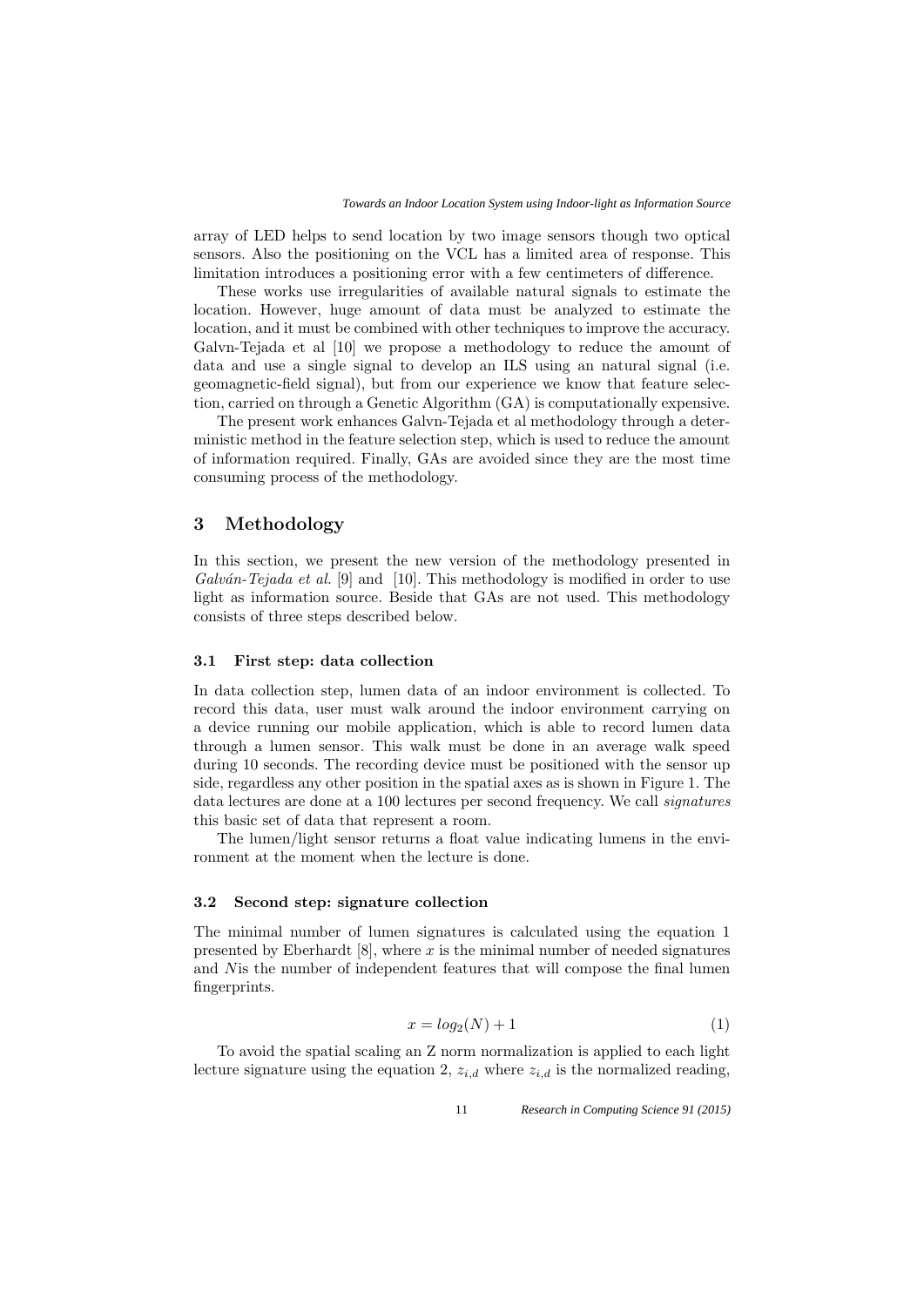*Carlos E. Galván-Tejada, Jorge I. Galván-Tejada, Selene Ramírez-Rosales, F. J. Martinez-Ruiz, et al.*



Fig. 1. Disposition of sensor in order to record light lectures.

 $r_{i,d}$  refers to the  $i^{th}$  observation of the signature in dimension d  $\mu_d$  is the mean value of the signature for dimension d and  $\sigma_d$  is the standard deviation of the signature for dimension d.

$$
\forall i \in m : z_{i,d} = \frac{r_{i,d} - \mu_d}{\sigma_d} \tag{2}
$$

Equation 2 is applied for all dimensions in  $R^d$ 

Once light signatures are collected in the rooms and stored in a data set created during the Signature Collection. Feature extraction and selection are carried on to get the classification model that allows us to estimate the location of users.

## 3.3 Third step: feature extraction

The feature extraction is a process that consists in carrying out an efficient data reduction while preserving the appropriate amount of signal information. In this sense, the feature extraction step allows us to reduce the amount of data to develop the indoor location estimation model. To apply this step we must select the features that will be extracted from the signal, these activities are described below.

Signal features Following Galvn-Tejada et al methodology and given the fact that behavior of lumen signal(under the assmption of a stochastic behavior). We select 46 features collected from literature review in digital signal processing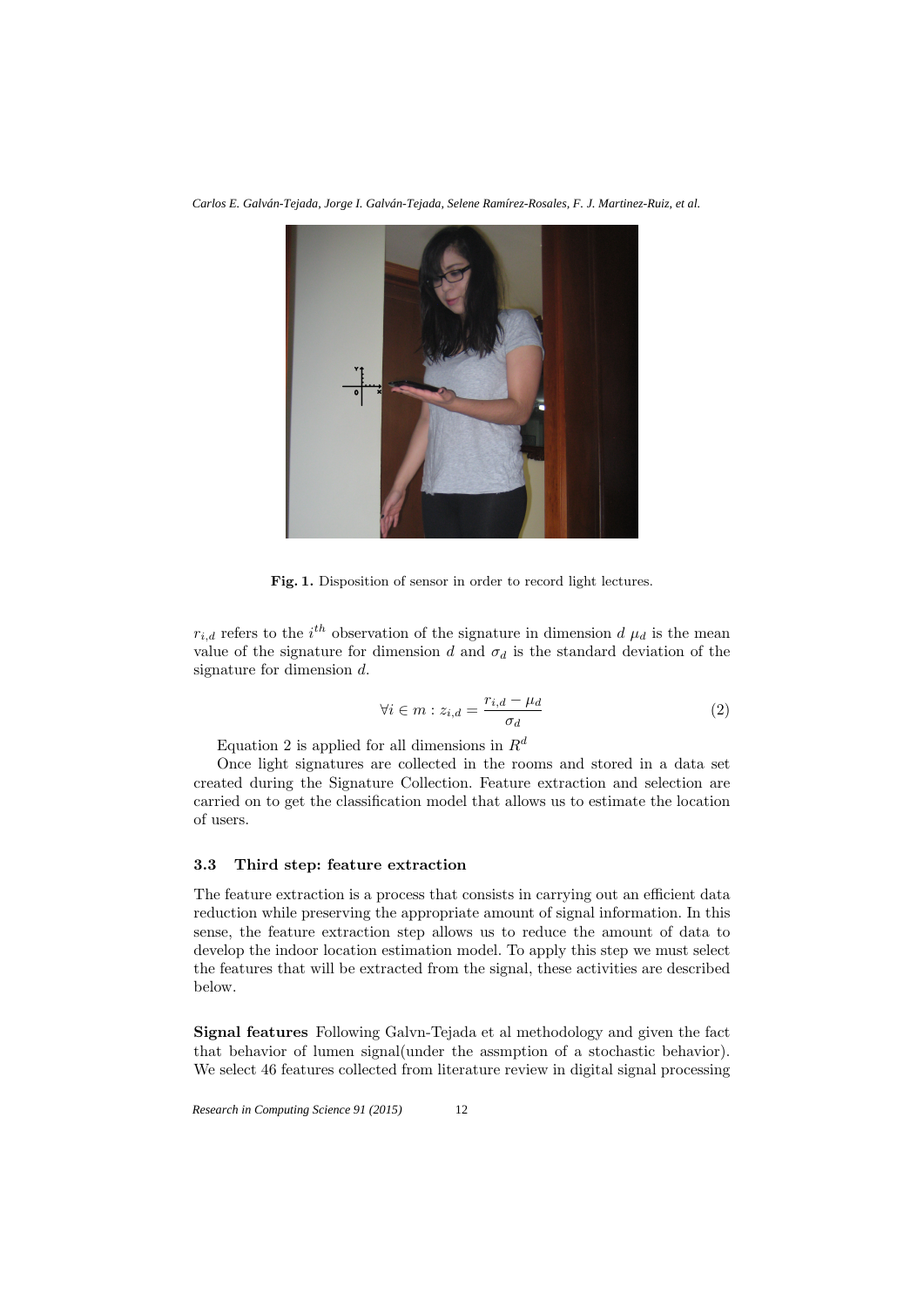(DSP). Besides first and second order statistic parameters [13,1,5,11] shown in Table 1, where 16 features are from temporal domain and 30 ones are from spectral domain. Temporal features are computed from the waveform of lumen signal generated from the signature previously recorded, and Spectral features extracted from the signal after performing a P-point Fast Fourier Transform to each signature [21]; to achieve it, we apply Equation (3), where  $ES_i$  is the  $i^{th}$ energy signature of the normalized lumen's signal, and  $NS_i$  is the  $i^{th}$  normalized signature.

We keep the first 10 components from the spectral evolution, because from observation (we presume) that the light phenomena tends to be chaotic too.

$$
\forall i \in n : ES_i = FFT(NS_i) \tag{3}
$$

| Features                      |                   | Temporal Domain Frequency Domain |
|-------------------------------|-------------------|----------------------------------|
| Kurtosis                      | $^\ast$           | $\ast$                           |
| Mean                          | $\ast$            | $\ast$                           |
| Median                        | $\ast$            | $\ast$                           |
| <b>Standard Deviation</b>     | $\ast$            | $\ast$                           |
| Variance                      | $\ast$            | $\ast$                           |
| Coefficient of Variation (CV) | $\ast$            | $\ast$                           |
| Inverse CV                    | $\overline{\ast}$ | $\ast$                           |
| $1,2,3$ Quartile              | $\ast$            | $\ast$                           |
| $1,5,95,99$ Percentile        | $\ast$            | $\overline{\ast}$                |
| Trimmed Mean                  | ⋇                 | $\overline{\ast}$                |
| Shannon Entropy               |                   | $\ast$                           |
| Slope                         |                   | $\ast$                           |
| Spectral Flatness             |                   | $\ast$                           |
| Spectral Centroid             |                   | $\overline{\ast}$                |
| Skewness                      |                   | $\ast$                           |
| 1-10 Spectrum Components      |                   | $\ast$                           |
|                               |                   |                                  |

Table 1. Extracted features

Once all the features are computed, all of them are merged into a data set of features that summarizes the behavior of the signal, reducing the amount of data from 1000 data points to 46 per signature.

To keep all the features in a range between 0 to 1 and make them have the same impact in the model development, a percentile rank is applied using Equation (4), where x is the  $x^{th}$  feature.

$$
PR = \frac{trunc(rank(x))}{length(x)}
$$
(4)

*Research in Computing Science 91 (2015)*

13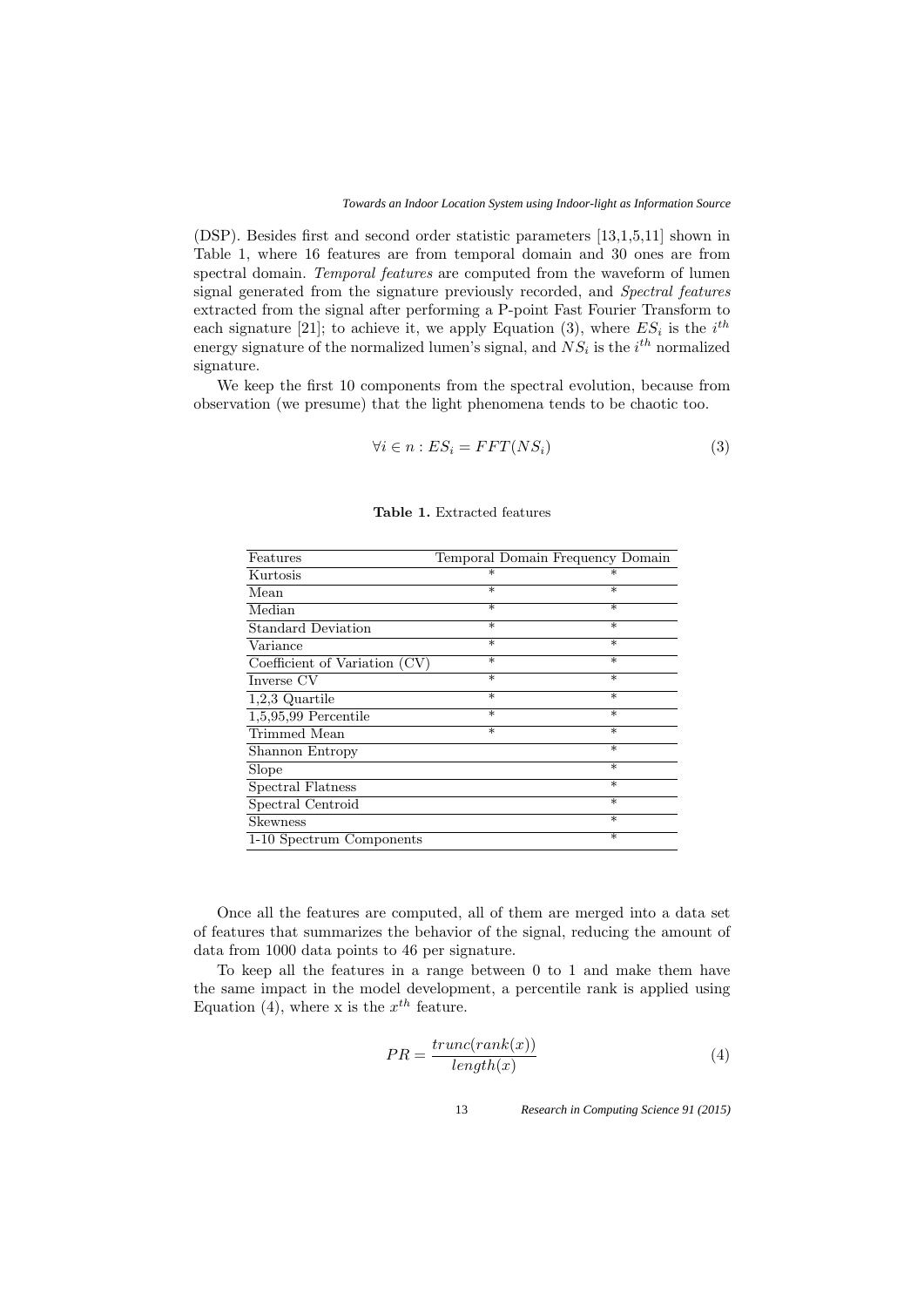*Carlos E. Galván-Tejada, Jorge I. Galván-Tejada, Selene Ramírez-Rosales, F. J. Martinez-Ruiz, et al.*

Model development: feature selection For getting a model with less features that allows us to estimate user location. A feature selection process is applied. Feature selection use multiply techniques. For instance, filter, wrapper and embedded methods [18]. From literature [7] we propose apply a filter method, because it returns features that can be used with different classifiers and is less computationally expensive.

Filter methods that allow us to get a feature selection at low computational cost includes: Chi-Squared Filter [15], because is capable of evaluate the data in function of weights; features with a low weight are removed based on the chi squared statistics [12]. Once the features are selected, these can be used with several classifiers to get a model to estimate the location, which is the core of an ILS.

## 4 Experimentation

The experimentation was carried on in a residential home shown in Figure2, using available data from  $A A A M I$  research group website  $3$ . We select four rooms because are contiguous. This characteristic involved a extra complication. The spaces share light data in some parts of rooms. The light is provided by 7 bulbs composed by 107 LED's warm light.

In order to determine the minimal number of signatures required, the equation 1 was applied. We consider 46 features per each room, which means 184 variables, getting a total of 8.5 lumen signatures, finally rounded to 9.

Once we got the minimal number of signatures. We choose a Samsung Galaxy S3 i900 to record lumen data, using an Android application, previously developed in order to read lumen sensor.

To perform feature extraction step, we develop a script in R Project for Statistical Computing software<sup>4</sup>, a free multi-platform software (GNU project) environment for statistical computing, Getting a matrix composed of 36 rows (one for each signature) and 46 columns (one for each feature). Percentile rank is applied to all the values to keep them between 0 to 1.

After feature matrix normalized. The filter method (Chi-Square Filter) proposed is used to select features. This step select 6 features from the original 46 extracted from the signatures.

The Chi-Square Filter is applied using the CARET package [12] in R, which does the work in five phases:

- 1. Data equalization and normalization.
- 2. Use the filter to obtain significative features.
- 3. Obtain classification rate using the filtered model with Random Forest.
- 4. Obtain the classification rate using 46 selected features with Random Forest.
- 5. Calculate the Confusion Matrix for comparison.

<sup>3</sup> http://aaami.mty.itesm.mx/

<sup>4</sup> http://www-r-project.org/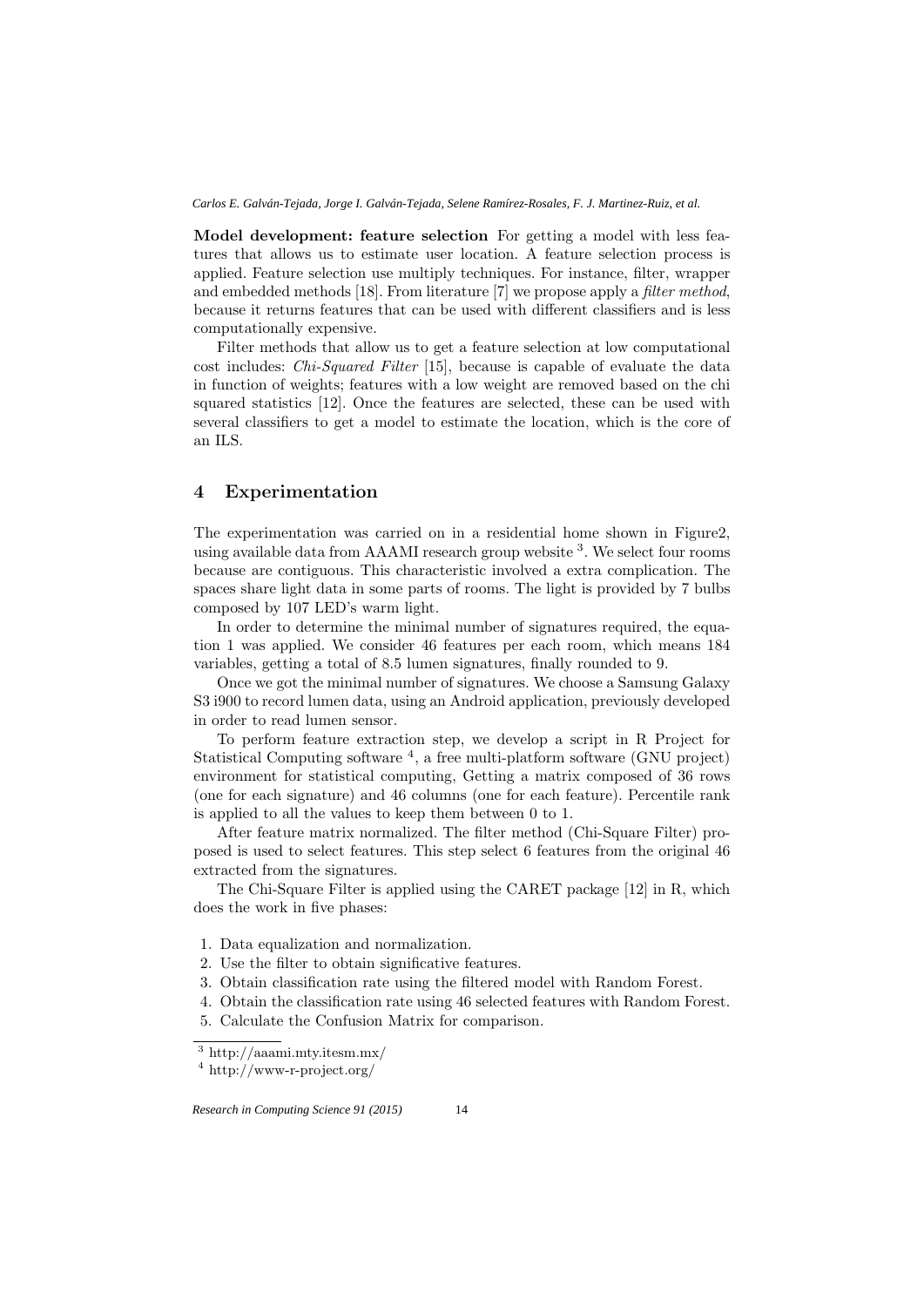

*Towards an Indoor Location System using Indoor-light as Information Source*

Fig. 2. Plane of residence used in our experiment. bathroom in pink, living room in blue, dining room in red and kitchen in green.

With selected features, a Random Forest classifier composed of 5,000 trees is used to evaluate indoor location model conformed by features selected by filter method. This classifier was proposed by Breiman et al. [3]; and selected because it provides tree ensembles that depends on the values of a random feature vector and provides the same distribution to all the trees included in the forest. The decision of this classifier depends on the decision of several trees.

All classification process was performed using Random Forest R package.

#### 5 Results

After experimental test, the final filtered model was a 17 feature model of classification. Table 3 shows the confusion matrix acquired from the classification model of the random forest using 17 features model from data set. The obtained model can classify 95.83 percent of the samples, correctly. In table 2 filtered features model is presented.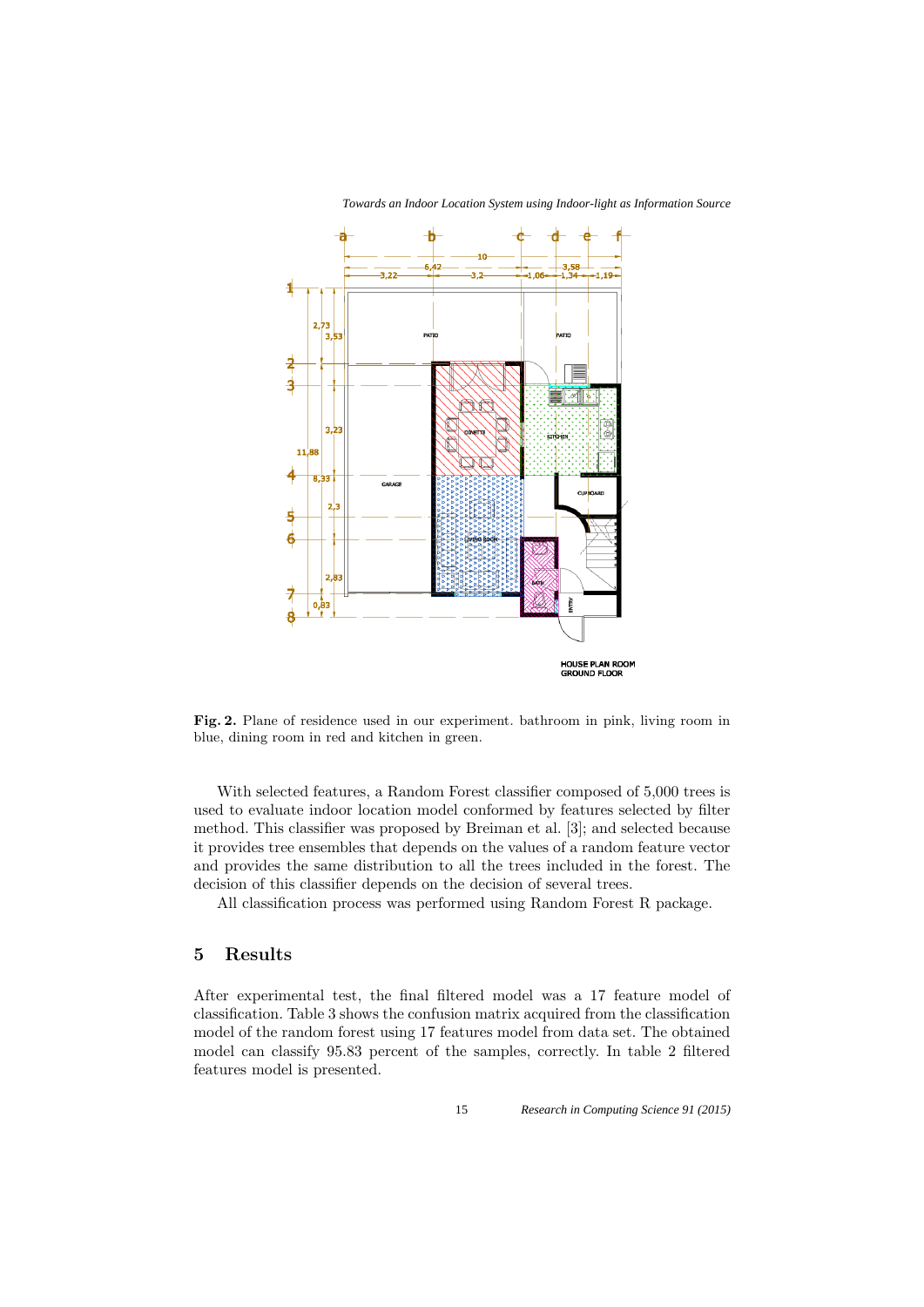*Carlos E. Galván-Tejada, Jorge I. Galván-Tejada, Selene Ramírez-Rosales, F. J. Martinez-Ruiz, et al.*

| Features                      | Temporal Domain Frequency Domain |        |
|-------------------------------|----------------------------------|--------|
| Mean                          |                                  | $\ast$ |
| Median                        | $\ast$                           |        |
| <b>Standard Deviation</b>     | $\ast$                           |        |
| Variance                      |                                  | $\ast$ |
| Coefficient of Variation (CV) | $\ast$                           | $\ast$ |
| Inverse CV                    | $\ast$                           | $\ast$ |
| $1,2,3$ Quartile              | $\ast$                           |        |
| $1,5,95,99$ Percentile        | $\ast$                           |        |
| Slope                         |                                  | $\ast$ |
| 6 Spectrum Component          |                                  | $\ast$ |

Table 2. Filtered Features

Table 3. Signatures Classification For Different Locations Using filtered features

|             | Bathroom Dining Room Kitchen Living Room |  |
|-------------|------------------------------------------|--|
| Bathroom    |                                          |  |
| Dining Room |                                          |  |
| Kitchen     |                                          |  |
| Living Room |                                          |  |

The forty six features were tested in order to produce a classification model. Table 4 shows the confusion matrix acquired from classification model of the random forest using 46 features model. The obtained model can classify correctly 91.66 percent of the samples.

Table 4. Signatures Classification For Different Locations

|             | Bathroom Dining Room Kitchen Living Room |  |
|-------------|------------------------------------------|--|
| Bathroom    |                                          |  |
| Dining Room |                                          |  |
| Kitchen     |                                          |  |
| Living Room |                                          |  |

The obtained features are used to generate a random forest classification model which is compared against the 46 features random forest model. As shown in Table 5.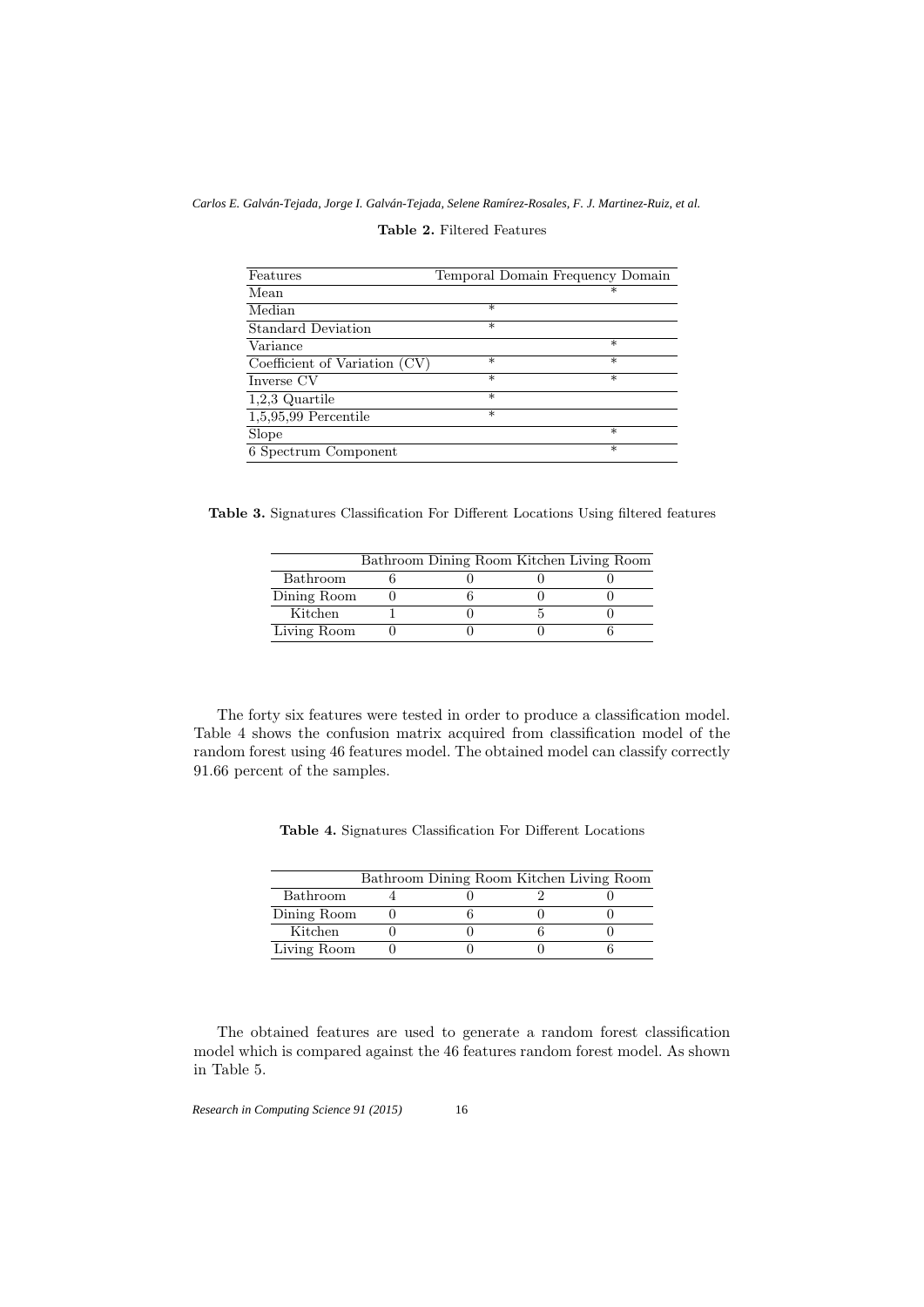*Towards an Indoor Location System using Indoor-light as Information Source*

Table 5. Comparison of Different Approaches

| Approach            | Classification Rate (in percentage) |
|---------------------|-------------------------------------|
| Filtered Model      | 95.83                               |
| Unfiltered features | 91.66                               |

# 6 Conclusions and future work

This paper presents a novel approach where light-based models for geo spatial positioning are used for the first time. Instead of using stochastic techniques. Like in the first version of the methodology. A classification model based on spatial characteristics of light emission and the behavior of the same in different environments within a residence space was introduced.

The following important aspects regarding the classifiers were identified :

- $-$  Sensitivity and Specificity: Since the model found by using Chi Square filter is relatively large, their sensitivity and specificity are high, as can be seen in its confusion matrix , resulting in a very high percentage of correct classification of spaces that were used for this study. It is clear that reducing variables by filtering not only improves speed of classifier , it helps increase the percentage of prediction. Because some statistically rivalry between variables. Therefore, causing a lower model performance.
- Computational cost compared to the use of genetic algorithms, the calculation time is much smaller. In this version, it was reached an acceptable performance through fewer variables and more concise models. In our tests the GA version has required 144 minutes (with 2 features) while this version required 2 minutes and 5 seconds (with 17 features) .The improvement is considerable.
- Time is the most important issue to take into account. Along the evaluation performed in this work, we also show that time is the variable with higher variability. Time became the most important characteristic to take into account when developing an ILS that requiers recalibration.

For future work the possibility of sampling a larger space is proposed. Taking into account different types of lighting in each scene and purpose of their interiors. Also, usingother tools to improve the performance of mobile phones and tablets .

#### References

1. Agostini, G., Longari, M., Pollastri, E.: Musical instrument timbres classification with spectral features. EURASIP Journal on Applied Signal Processing 2003, 5–14 (2003)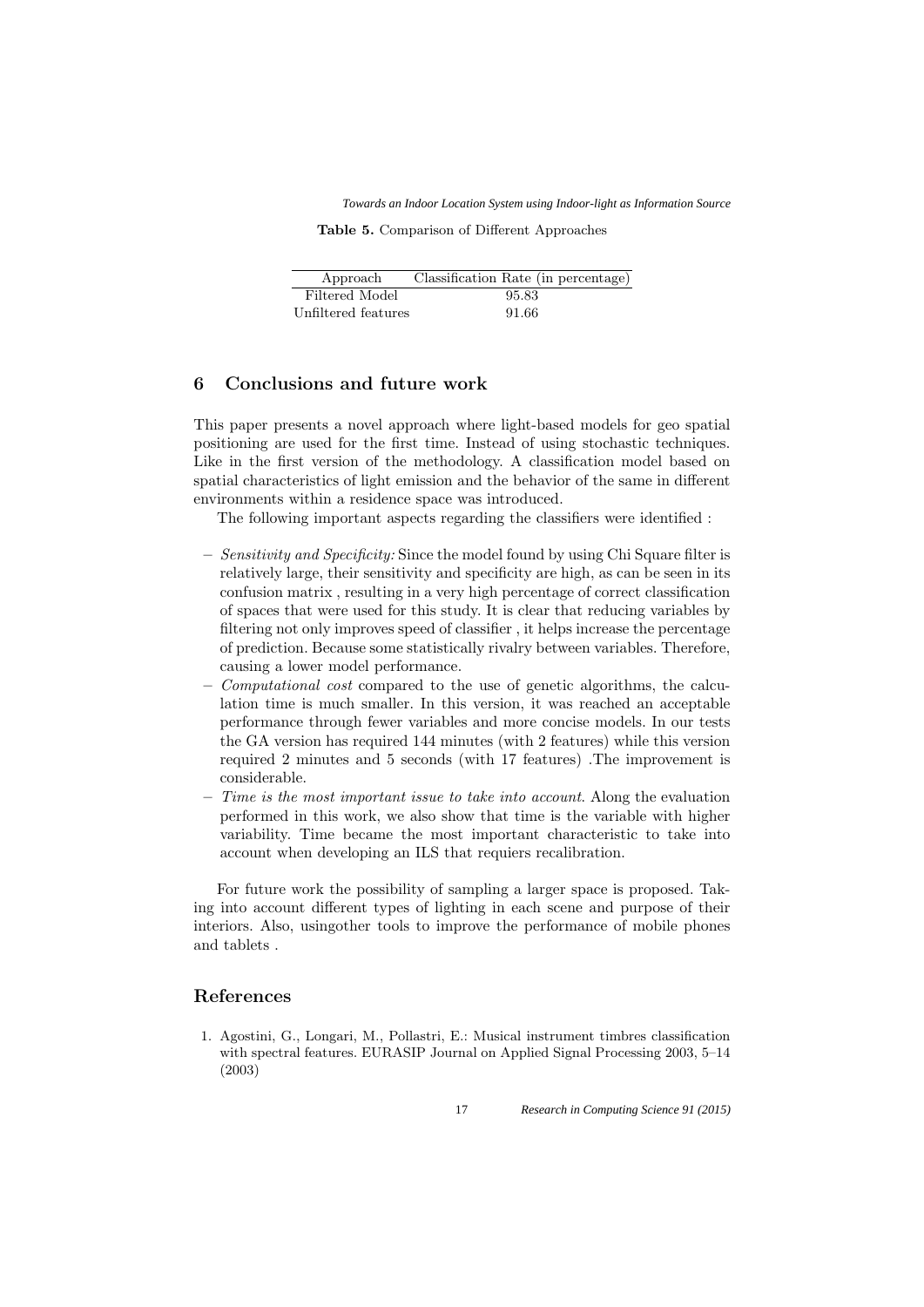*Carlos E. Galván-Tejada, Jorge I. Galván-Tejada, Selene Ramírez-Rosales, F. J. Martinez-Ruiz, et al.*

- 2. Bilke, A., Sieck, J.: Using the magnetic field for indoor localisation on a mobile phone. In: Krisp, J.M. (ed.) Progress in Location-Based Services, pp. 195–208. Lecture Notes in Geoinformation and Cartography, Springer Berlin Heidelberg (2013)
- 3. Breiman, L.: Random forests. Machine learning 45(1), 5–32 (2001)
- 4. Chen, L., Pei, L., Kuusniemi, H., Chen, Y., Krger, T., Chen, R.: Bayesian fusion for indoor positioning using bluetooth fingerprints. Wireless Personal Communications 70(4), 1735–1745 (2013), http://dx.doi.org/10.1007/s11277-012-0777-1
- 5. Chen, P.C., Pavlidis, T.: Segmentation by texture using a co-occurrence matrix and a split-and-merge algorithm. Computer graphics and image processing  $10(2)$ , 172–182 (1979)
- 6. Chung, J., Donahoe, M., Schmandt, C., Kim, I.J., Razavai, P., Wiseman, M.: Indoor location sensing using geo-magnetism. In: Proceedings of the 9th international conference on Mobile systems, applications, and services. pp. 141–154. MobiSys '11, ACM, New York, NY, USA (2011)
- 7. Delgado-Contreras, J.R., Garćia-Vázquez, J.P., Brena, R.F., Galván-Tejada, C.E., Galván-Tejada, J.I.: Feature selection for place classification through environmental sounds. Procedia Computer Science 37, 40–47 (2014)
- 8. Eberhardt, F.: A sufficient condition for pooling data. Synthese 163(3), 433–442 (2008), http://dx.doi.org/10.1007/s11229-007-9293-3
- 9. Galván-Tejada, C.E., García-Vázquez, J.P., Brena, R.: Magnetic-Field Feature Extraction for Indoor Location Estimation. In: Ubiquitous Computing and Ambient Intelligence. Context-Awareness and Context-Driven Interaction, pp. 9–16. Springer (2013)
- 10. Galván-Tejada, C.E., García-Vázquez, J.P., Brena, R.F.: Magnetic-field feature reduction for indoor location estimation applying multivariate models. In: MICAI (Special Sessions). pp. 128–132. IEEE (2013)
- 11. Haralick, R.M., Shanmugam, K., Dinstein, I.H.: Textural features for image classification. Systems, Man and Cybernetics, IEEE Transactions on (6), 610–621 (1973)
- 12. from Jed Wing, M.K.C., Weston, S., Williams, A., Keefer, C., Engelhardt, A., Cooper, T., Mayer, Z., the R Core Team: caret: Classification and Regression Training (2014), http://CRAN.R-project.org/package=caret, r package version 6.0-24
- 13. Lambrou, T., Kudumakis, P., Speller, R., Sandler, M., Linney, A.: Classification of audio signals using statistical features on time and wavelet transform domains. In: Acoustics, Speech and Signal Processing, 1998. Proceedings of the 1998 IEEE International Conference on. vol. 6, pp. 3621–3624 (1998)
- 14. Li, B., Gallagher, T., Rizos, C., Dempster, A.G.: Using geomagnetic field for indoor positioning. Journal of Applied Geodesy 7(4), 299–308 (2013)
- 15. Liu, H., Setiono, R.: Chi2: Feature selection and discretization of numeric attributes. In: 2012 IEEE 24th International Conference on Tools with Artificial Intelligence. pp. 388–388. IEEE Computer Society (1995)
- 16. Ni, L., Liu, Y., Lau, Y., Patil, A.: Landmarc: Indoor location sensing using active rfid. Wireless Networks 10(6), 701–710 (2004)
- 17. Rahman, M.S., Haque, M.M., Kim, K.D.: Indoor positioning by led visible light communication and image sensors. International Journal of Electrical and Computer Engineering (IJECE) 1(2), 161–170 (2011)
- 18. Saeys, Y., Inza, I., Larrañaga, P.: A review of feature selection techniques in bioinformatics. bioinformatics 23(19), 2507–2517 (2007)